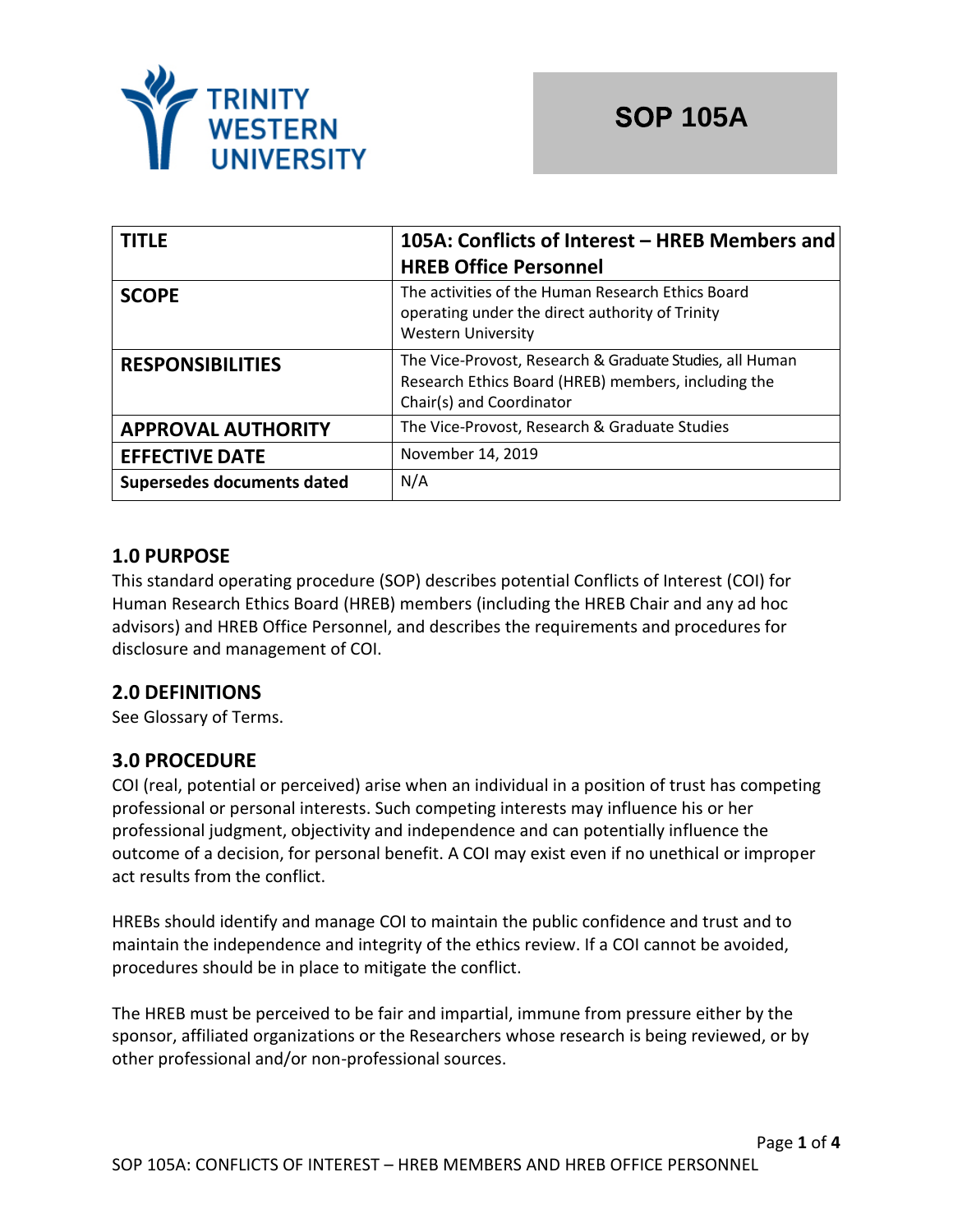

The standard that guides decisions about determining COI is whether an independent observer could reasonably question whether the individual's actions or decisions are based on factors other than the rights, welfare and safety of the participants.

#### 3.1 HREB Reviewer Assignment

- 3.1.1 The HREB Chair or designee reviews the agenda prior to the HREB meeting to identify potential COI;
- 3.1.2 When the agenda is distributed, HREB members are expected to disclose as soon as possible, any conflicting interest(s) for any of the projects on the agenda;
- 3.1.3 If a member is unclear as to whether a COI exists, he or she must contact the HREB Chair or designee to seek clarification. The HREB Chair or designee will determine whether the circumstances should be defined as a COI and the member shall follow the HREB's decision regarding any actions required to mitigate his/her real or perceived COI;
- 3.1.4 If a COI is identified in the reviewer assignments, the project is assigned to another HREB member.
- 3.2 Full Board Meeting
	- 3.2.1 At the outset of the meeting, HREB members are reminded of their obligation to orally disclose/declare any real, potential or perceived COI. All declared COI will be recorded in the HREB meeting minutes;
	- 3.2.2 If a COI is declared and determined as such, the HREB member may be asked to provide information about the research, but must be recused for the deliberation and decision;
	- 3.2.3 The HREB member's recusal will be recorded in the minutes and the HREB member will not be counted towards quorum.
	- 3.2.4 If recused, the HREB member should abstain from voting on/approving the minutes of that meeting.
- 3.3 Delegated Review
	- 3.3.1 The HREB Chair or designee will assess projects undergoing the delegated review process to determine potential COI;
	- 3.3.2 HREB members involved in the delegated review process are expected to disclose any conflicting interests;
	- 3.3.3 If a COI is identified, the project is assigned to another HREB member.
- 3.4 HREB Chair
	- 3.4.1 In the event that the HREB Chair declares a COI, the Vice-Chair or alternate HREB member will assume the HREB Chair's responsibilities for the specific project(s).
- 3.5 HREB Office Personnel
	- 3.5.1 All HREB Office Personnel are expected to disclose any conflicts that arise and any HREB Office Personnel whose job status or compensation is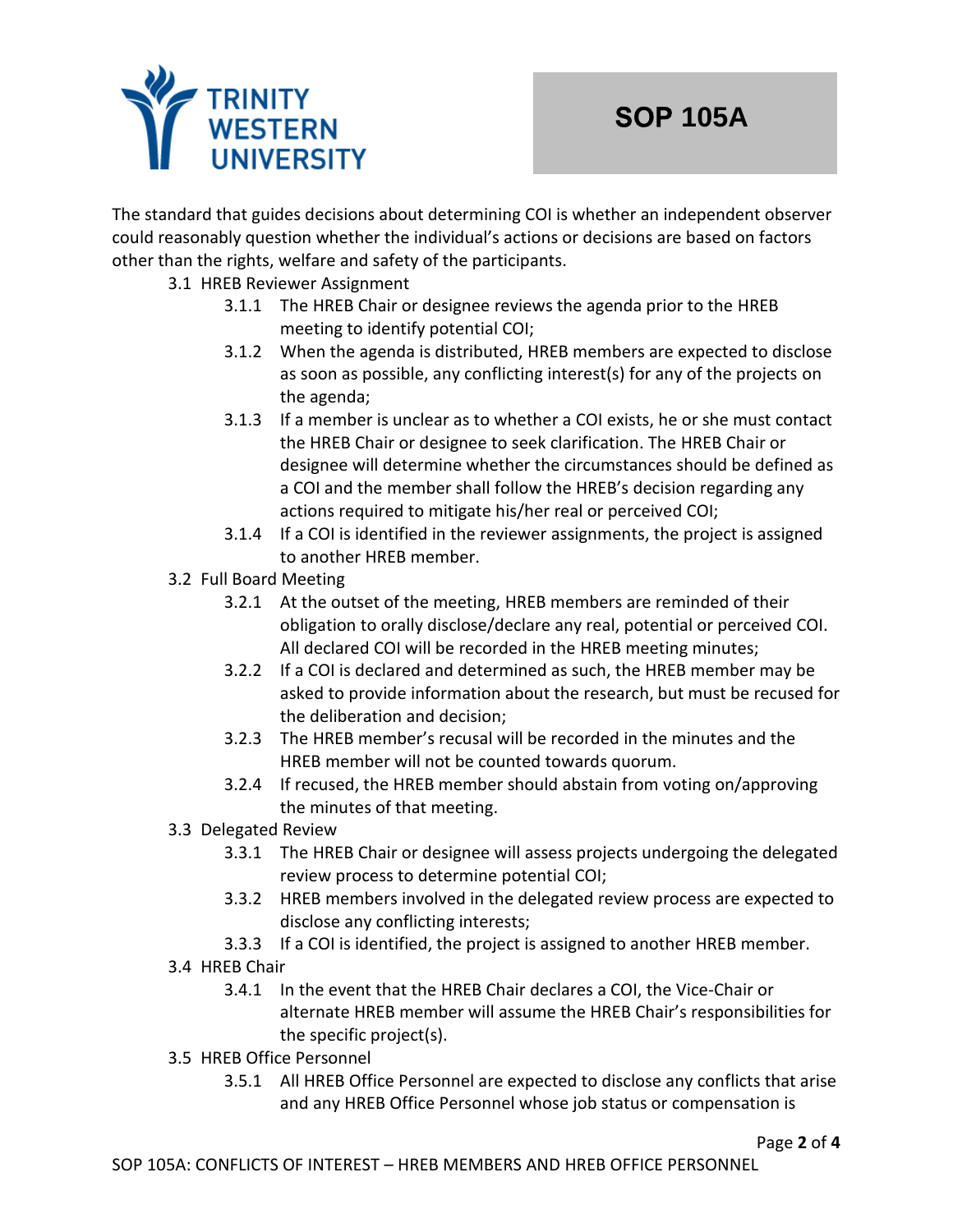

impacted by research that is reviewed by the HREB must recuse themselves when such research is reviewed;

- 3.5.2 Any disclosure of a COI by HREB Office Personnel should be referred to the HREB Chair or designee for the development of a management plan;
- 3.5.3 If HREB Office Personnel are unclear as to whether a COI exists, they must contact the HREB Chair or designee to seek clarification. The HREB Chair or designee will determine whether the circumstances should be defined as a COI.
- 3.6 External Ad Hoc Advisors
	- 3.6.1 At his/her discretion, the HREB Chair or designee may invite individuals with competence in special areas to assist in the review of issues that require expertise beyond or in addition to that available on the HREB;
	- 3.6.2 All ad hoc advisors must sign a *Confidentiality of Information and Conflict of Interest Agreement* prior to commencement of their consultation, and disclose any COI to the HREB Chair.
	- 3.6.3 Any disclosure of a COI by an ad hoc advisor should be referred to the HREB Chair or designee for the development of a management plan, as applicable.
	- 3.6.4 If ad hoc advisors are unclear as to whether a COI exists, they must contact the HREB Chair or designee to seek clarification. The HREB Chair or designee will determine whether the circumstances should be defined as a COI.
- 3.7 Documentation
	- 3.7.1 All HREB members, guests and ad hoc advisors sign a *Confidentiality of Information and Conflict of Interest Agreement* and agree to abide by the HREB COI and confidentiality policies;
	- 3.7.2 HREB members sign a *Confidentiality of Information and Conflict of Interest Agreement* annually, or as determined by the organization;
	- 3.7.3 The signed *Confidentiality of Information and Conflict of Interest Agreement* is filed in the HREB office;
	- 3.7.4 The HREB minutes will record any COI that are declared on any of the projects under review at the HREB meeting, and the decision on the management of the conflict;
	- 3.7.5 The HREB minutes will also record the recusal of an HREB member;
	- 3.7.6 At the time of hire, all HREB Office Personnel sign a *Confidentiality of Information and Conflict of Interest Agreement* as a condition of their employment with the organization agreeing to abide by the COI and confidentiality policies of the organization. HREB Office Personnel must also comply with HREB COI SOPs;